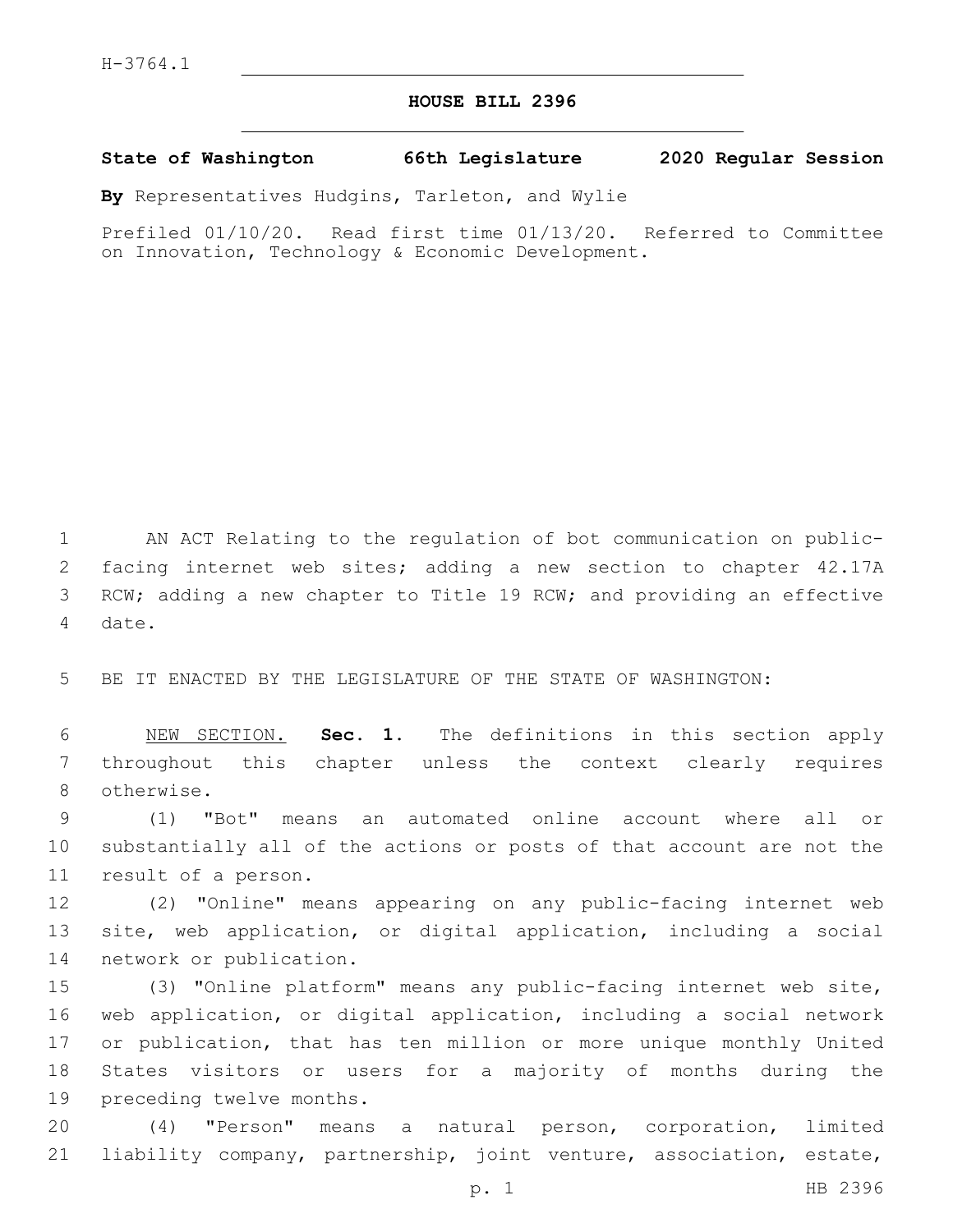trust, government, governmental subdivision or agency, or other legal 2 entity or any combination thereof.

 NEW SECTION. **Sec. 2.** (1) Except as provided in subsection (2) of this section, it shall be unlawful for any person to use a bot to communicate or interact with another person in Washington online, with the intent to mislead the other person about its artificial identity for the purpose of knowingly deceiving the person about the content of the communication to incentivize a purchase or sale of goods or services in a commercial transaction.

 (2) A person using a bot shall not be liable under subsection (1) of this section if the person discloses that it is a bot.

 (3) The disclosure required under this section shall be clear, conspicuous, and reasonably designed to inform persons with whom the 14 bot communicates or interacts that it is a bot.

 NEW SECTION. **Sec. 3.** (1) An online platform shall enable users to identify and report bots that the user suspects of violating this chapter or section 6 of this act.

 (2)(a) After receiving notice of a bot under subsection (1) of this section, an online platform shall expeditiously investigate and determine whether or not to disclose that the bot is not a natural 21 person or remove the bot.

 (b) An online platform's investigation and response shall be expeditious if it occurs within seventy-two hours of receipt of the 24 notice.

 (3) Upon request of the attorney general, an online platform shall provide reports detailing notices received under subsection (2) 27 of this section and actions taken in response.

 NEW SECTION. **Sec. 4.** (1) The duties and obligations imposed by this chapter are cumulative with any other duties or obligations imposed by any other law.

 (2) If any provision of this act or its application to any person or circumstance is held invalid, the remainder of the act or the application of the provision to other persons or circumstances is not 34 affected.

 NEW SECTION. **Sec. 5.** The legislature finds that the practices covered by this chapter are matters vitally affecting the public